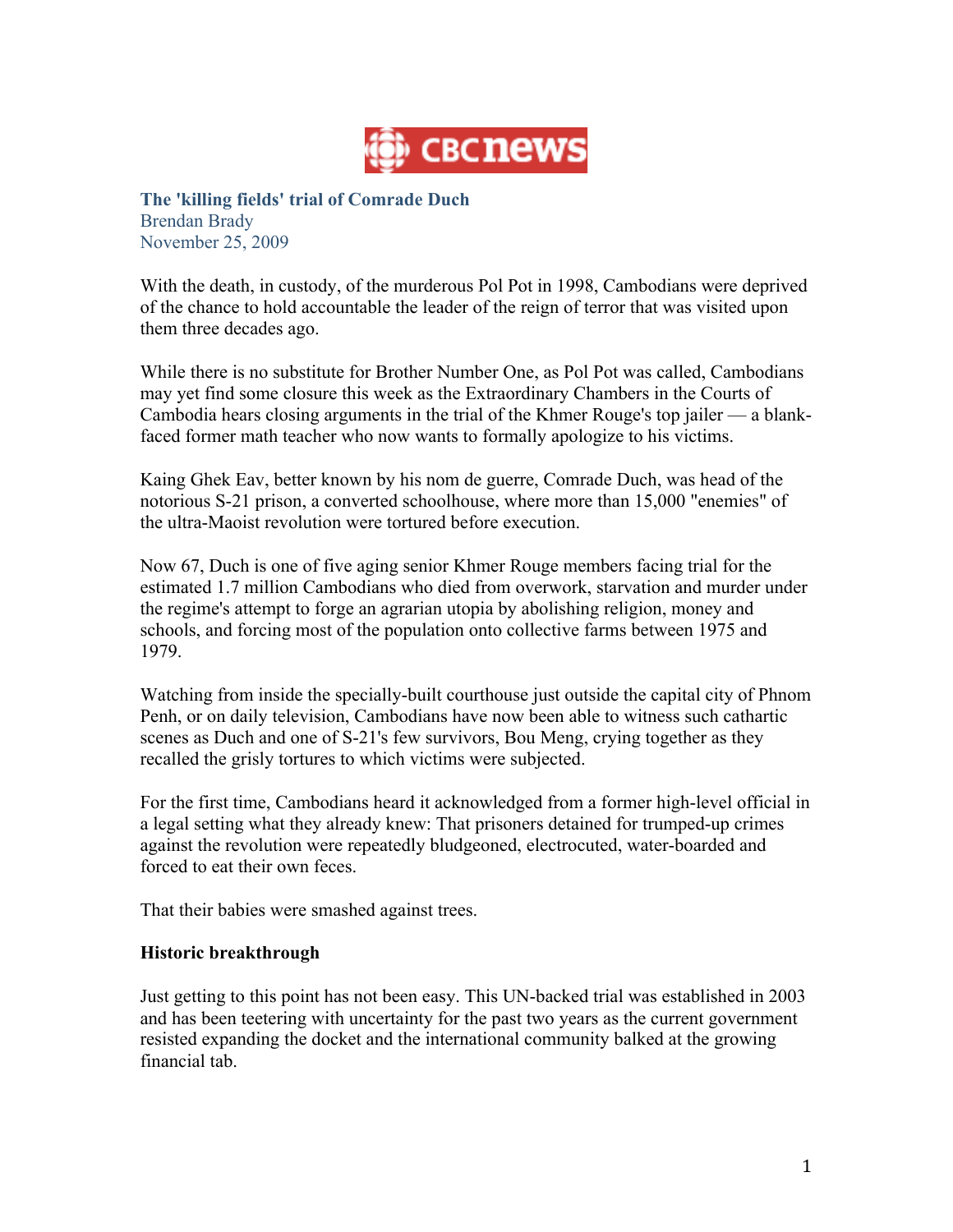In fact, the trial opened in a near state of bankruptcy after widely corroborated allegations that Cambodian staff were forced to pay kick-backs to secure their jobs put a freeze on international funding.

But such obstacles have not stopped this first case from making a historic breakthrough.

Duch, who converted to Christianity after the fall of the regime, has admitted to his role as prison chief and asked for forgiveness.

However, the remaining defendants — who by all accounts were chief architects in the revolution's policy making — have denied any involvement in the atrocities, making Duch's co-operation all the more important for laying the ground work for their prosecution.

International prosecutor William Smith said the prosecution approached this trial with the case against the remaining defendants "very much in mind," a strategy that looks like it may succeed.

"The major fact remains that he has confessed to his crimes, and his trial will make it nearly impossible for the other defendants to deny that they committed the crimes that Duch witnessed," observes Gregory Stanton, president of the Washington-based Genocide Watch.

"That is why his trial is so important, and why prosecutors were right to open with it."

## **Expanding the docket**

Still, despite the apparent success of the Duch trial, a fresh series of incidents has shaken up the tribunal as it heads into closing arguments.

Claims of government interference have plagued the court since its inception.

The former top international prosecutor, Quebec-native Robert Petit, was made to feel he overstepped his mandate when he proposed adding more suspects to the docket.

Petit ended up leaving his position as co-prosecutor in September 2009, for personal reasons he said at the time.

Four other former Khmer Rouge directors are expected to be tried next: ideologue Nuon Chea, former head of state Khieu Samphan, former foreign minister Ieng Sary and his wife, then social affairs minister Ieng Thirith.

But Petit wanted to also prosecute as many as six other figures he described as having been key to implementing the policies these leaders set.